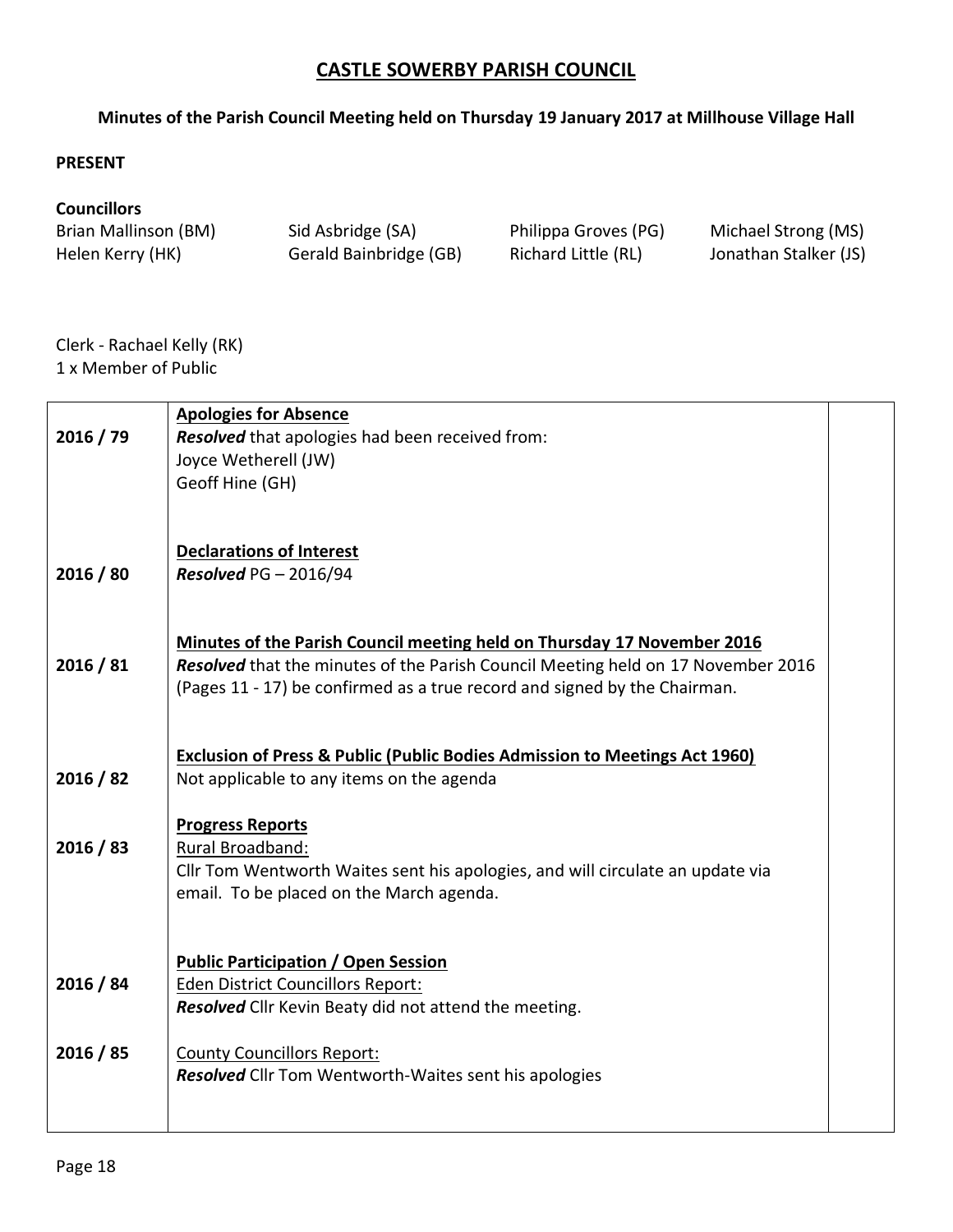| 2016/86   | Northern Fells Group Committee Member Report:                                                             |  |
|-----------|-----------------------------------------------------------------------------------------------------------|--|
|           | <b>Resolved - Geoff Hine sent his apologies</b>                                                           |  |
|           |                                                                                                           |  |
| 2016 / 87 | <b>Public Participation:</b>                                                                              |  |
|           | Howard Eastwood attended the meeting with the following:                                                  |  |
|           | Thanks to Geoff Hine and Philippa Groves for the work they put in to the<br>$\bullet$                     |  |
|           | Northern Fells Group.                                                                                     |  |
|           | Water pressure has been lowered, and is classed as within the minimum                                     |  |
|           | preferred standard by United Utilities, and so they do not intend to turn the                             |  |
|           | pressure up.                                                                                              |  |
|           | Clarification of the precept $-$ advised it has remained at £2500<br>$\bullet$                            |  |
|           | Noticeboard - advised it will be erected soon                                                             |  |
|           | Brought the planning conditions of 16/0897 to the attention of the parish<br>council.                     |  |
|           |                                                                                                           |  |
|           | <b>Planning Matters</b>                                                                                   |  |
| 2016 / 88 | <b>Applications Received:</b>                                                                             |  |
|           | <b>None</b>                                                                                               |  |
|           |                                                                                                           |  |
| 2016 / 89 | Decisions Received:                                                                                       |  |
|           | <b>None</b>                                                                                               |  |
|           |                                                                                                           |  |
|           | <b>Financial Records</b>                                                                                  |  |
| 2016 / 90 | <b>Balances:</b>                                                                                          |  |
|           | Resolved that the funds currently stand at £5,075.67 and be received and noted.                           |  |
| 2016 / 91 | Cash book / Bank Reconciliation:                                                                          |  |
|           | <b>Resolved</b> that the Chairman was authorised to sign the cash book / bank                             |  |
|           | reconciliation                                                                                            |  |
|           |                                                                                                           |  |
| 2016 / 92 | Payments:                                                                                                 |  |
|           | <b>Resolved</b> that the following payments be made:                                                      |  |
|           | R Kelly Wages & Expenses<br>£<br>19-01-17<br>120.51                                                       |  |
|           | <b>HMRC</b><br>£<br>19-01-17<br>25.20                                                                     |  |
|           | $\pmb{\mathsf{f}}$<br>19-01-17<br>Northern Fells Group<br>250.00                                          |  |
|           | Millhouse and District Public Room<br>$\pmb{\mathsf{f}}$<br>19-01-17<br>40.00                             |  |
|           |                                                                                                           |  |
| 2016 / 93 | Schedule of Correspondence, Notices, Publications & Matters for Discussion<br>Schedule of Correspondence: |  |
|           | Resolved that all items listed on the schedule for information be noted.                                  |  |
|           |                                                                                                           |  |
| 2016 / 94 | Grant requests - Northern Fells Group                                                                     |  |
|           | Resolved It was agreed to donate £250 to the Northern Fells Group                                         |  |
|           |                                                                                                           |  |
| 2016 / 95 | <b>Councillor Matters</b>                                                                                 |  |
|           | Kerbstone at corner by Public Room - PG has contacted CCC regarding the damage                            |  |